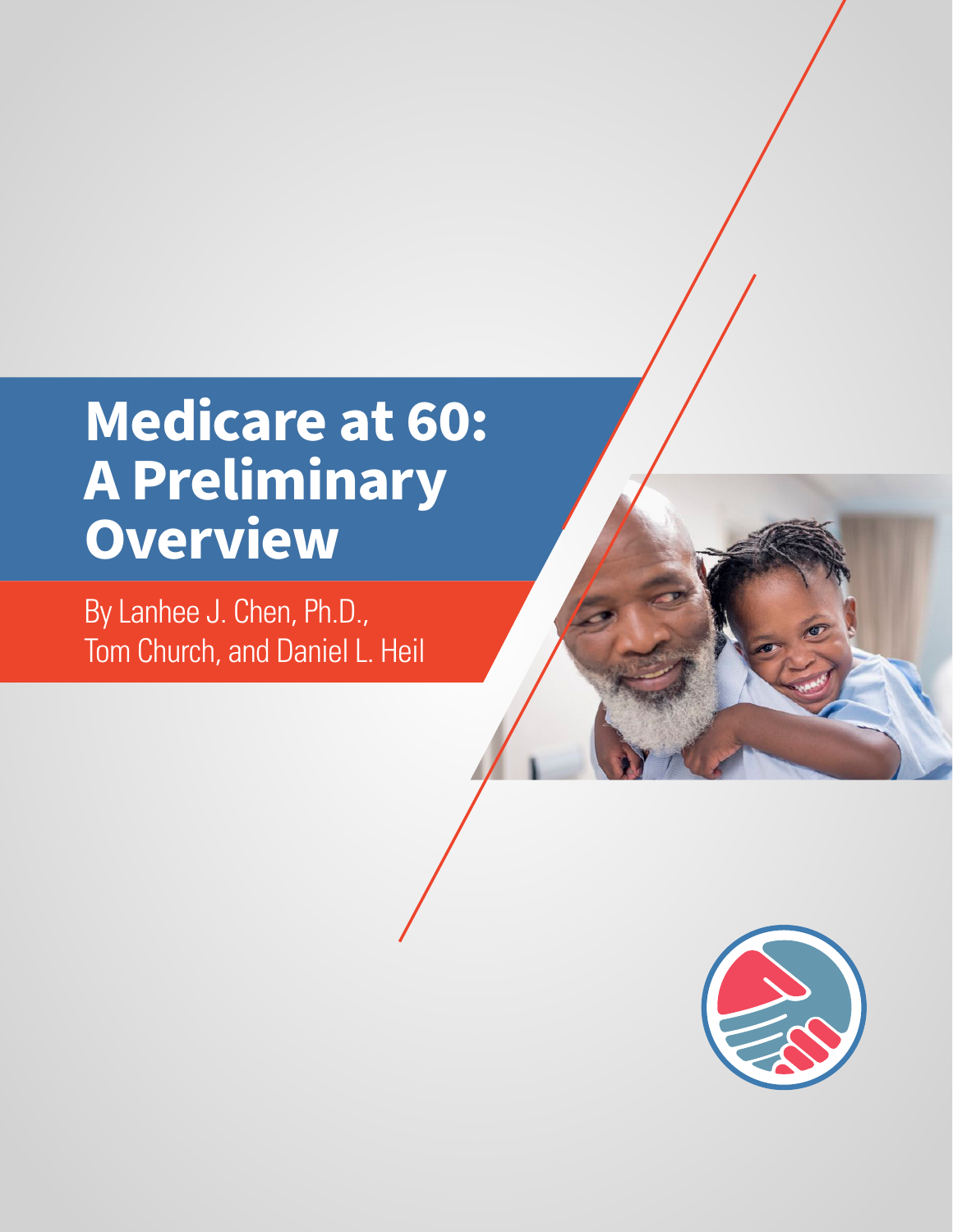# **Medicare at 60: A Preliminary Overview**

# **By Lanhee J. Chen, Ph.D., Tom Church, and Daniel L. Heil** <sup>1</sup>

In April 2020, then-presidential-candidate Joe Biden proposed lowering the Medicare eligibility age from 65 to 60. Surprisingly, *Medicare at 60* and its likely consequences—from how many people it would cover to its fiscal costs have not been explored in much depth.<sup>2</sup> The current proposal comes with several unanswered policy questions. Would coverage be mandatory or voluntary? Would new recipients be subject to the same rules as traditional Medicare enrollees or have their own rules? Would late-enrollment penalties apply to individuals who wait until 65 to enroll?

In this brief we explore how certain answers to these questions could prove costly and disruptive to the current program. Our preliminary estimates find that if traditional Medicare rules were applied to the *Medicare at 60* population:

- In 2018, as many as 16.9 million of 18.2 million 60- to 64-year-olds who weren't enrolled in Medicare would have enrolled in *Medicare at 60*.
- Medicare would serve as the primary payer for as many as 11.1 million of this group.
- Among this population, average Medicare-related expenditures were \$8,400 in 2018. Assuming no change in average expenditures, Medicare could pay as much as \$5,700 per new enrollee.
- With *Medicare at 60* implemented in 2022, the HI Trust Fund would likely be depleted in 2024 unless policymakers adopt alternative financing methods for the new Part A expenditures.

The brief begins with an overview of the current Medicare program, since expanding eligibility introduces a number of logistical challenges that could add to the overall cost and enrollment of the program, depending on what choices



Lanhee J. Chen, Ph.D. is the David and Diane Steffy Fellow in American Public Policy Studies at the Hoover Institution; Tom Church is a Policy Fellow at the Hoover Institution; Daniel L. Heil is a Policy Fellow at the Hoover Institution. The views expressed in this paper are those of the authors alone and do not necessarily reflect the views of the Hoover Institution. This work was supported by the Partnership for America's Health Care Future.

<sup>2</sup> Sloan, Rosacker, and Frohberg (2020) is one exception.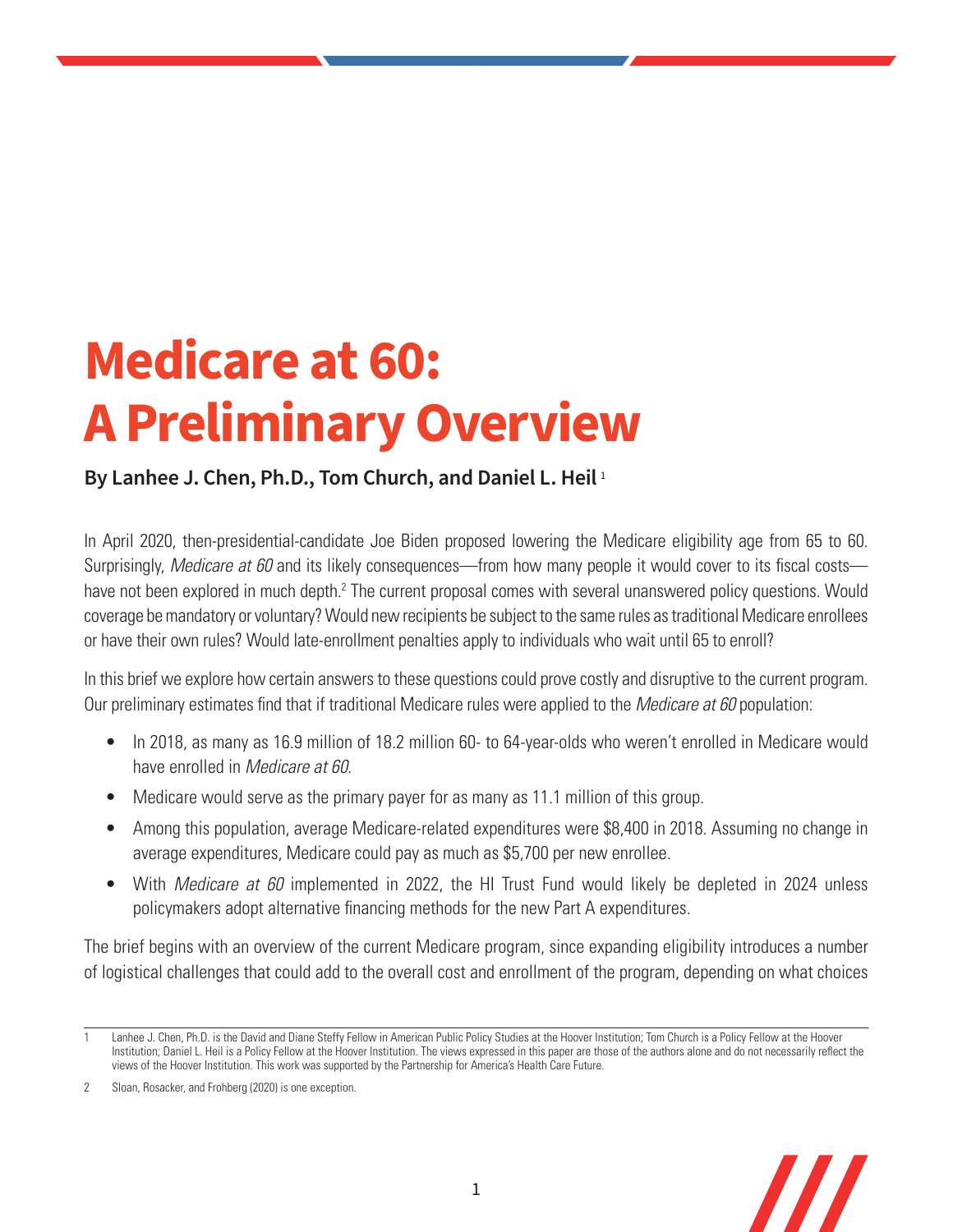are implemented. We then discuss the proposed policy and summarize relevant employment, insurance, and health expenditure data of prospective recipients of this expansion. We conclude with a discussion of future research topics, including the effects on health care providers, the commercial market for health insurance, and federal and state budgets. While the findings and discussions are necessarily speculative, they provide a preliminary overview of the data and will serve as the basis for a forthcoming analysis of *Medicare at 60*.

# **I. The Current Medicare Program**

Medicare consists of three parts: Part A, or Hospital Insurance (HI), subsidizes inpatient medical care in hospitals or skilled nursing facilities; Part B, or Supplemental Medical Insurance (SMI), pays for outpatient medical care; and Part D provides prescription drug coverage. In 2019, 61.5 million people were enrolled in Medicare. But enrollment varies by part, with 61.2 million enrolled in Part A, 56.0 million in Part B, and 45.8 million in Part D.<sup>3</sup> The vast majority of Medicare enrollees—86.1 percent—are 65 or older. Participants who are under 65 qualify due to a disability or qualifying disease. Nearly 63 percent of Medicare participants participate in the traditional fee-forservice Medicare. The remaining share are enrolled in Medicare Advantage plans (Part C), which are administered by private insurers that receive capitated payments from Medicare for each enrollee. Most Medicare Advantage plans include Part D prescription drug coverage.<sup>4</sup> In recent years, the share of Medicare Advantage enrollees has risen.

Medicare spending is currently the second largest line item on the federal budget and is projected to grow faster than any other program over the next 30 years.<sup>5</sup> Medicare's fiscal challenges are best illustrated in the state of the HI Trust Fund, which is projected to be depleted by 2026. After that point, Medicare payroll taxes will be sufficient to cover only 87.5 percent of HI expenditures.<sup>6</sup>

Each part of Medicare has unique enrollment and premium rules that would be affected by changes in the eligibility age. We discuss each below.

# **Premiums**

Part A does not charge premiums for workers and their spouses who paid Hospital Insurance payroll taxes for at least 40 quarters. Those with more limited work experience may enroll in Part A but must pay monthly premiums. In contrast, Parts B and D require enrollees to pay monthly premiums that cover approximately 25 percent of expenditures. Standard premiums are identical regardless of health or age. High-income individuals (about 4.2 million recipients, or 7.5 percent in 2019) pay additional income-related premiums that vary by income.



<sup>3</sup> All Medicare program data presented in this brief are from CMS (2021).

<sup>4</sup> Throughout this brief, we assume new enrollees choose traditional Medicare rather than Medicare Advantage.

<sup>5</sup> CBO (March 2021).

<sup>6</sup> CBO (February 2021).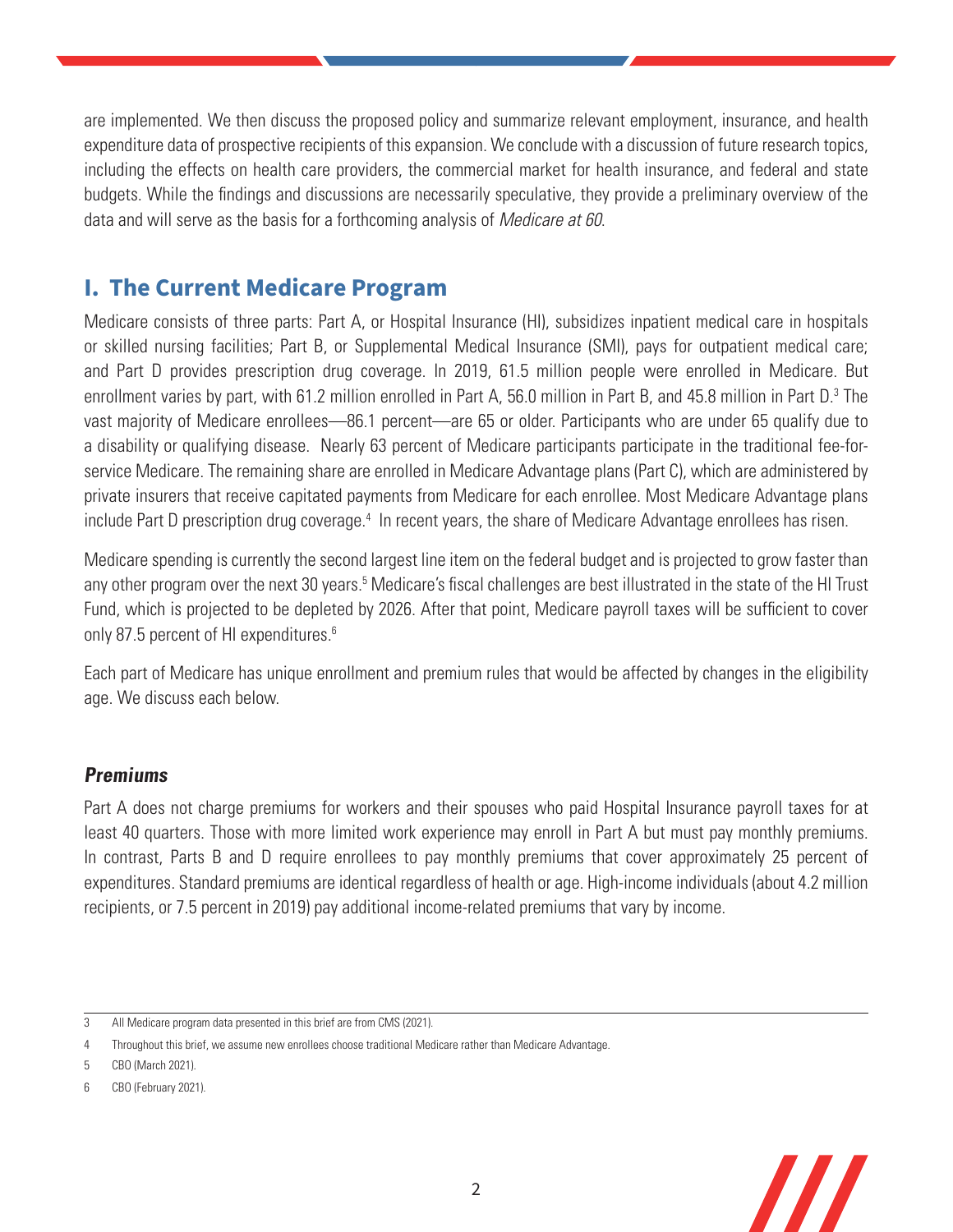### **Enrollment**

Those qualifying at age 65 are generally expected to enroll within the seven-month period around their 65th birthday. For those receiving Social Security or Railroad Retirement benefits, enrollment in Parts A and B are automatic, while others must manually enroll. Individuals with qualifying employer-sponsored insurance (ESI) from a current employer or a spouse's current employer may defer coverage without subsequent penalties. After their employment or coverage ends, these individuals have an eight-month period (called the special enrollment period) to enroll without facing penalties. Participants may also defer Part D coverage without subsequent penalties if they have a prescription drug plan that is at least as generous as the standard Part D plan (so-called creditable coverage).

### **Late Enrollment Penalties**

For those who qualify for premium-free Part A, there is no penalty for delaying enrollment. For those required to pay premiums, there is a 10 percent penalty that lasts for two times the number of years an eligible individual has delayed enrollment in Part A. For Parts B and D, failing to enroll during one's initial enrollment period or special enrollment period may result in permanently higher premiums. This is intended to prevent adverse selection among recipients where those with the highest expected health expenditures enroll immediately, while those with lower health care costs delay enrollment.7 Generally, for every full year of delay, Part B premiums rise by 10 percent and 12 percent for Part D.

# **II. Speculative Effects of Medicare at 60**

The effects of *Medicare at 60* depend crucially on how the under-65 population is incorporated into the program. Would the newly eligible face the same rules as existing Medicare recipients or would specific rules be tailored for this group? Below, we discuss the consequences of applying current Medicare rules to the newly eligible. To shed light on how the proposal could affect enrollment, premiums, and the federal budget, we include statistics from the current Medicare program and employment, insurance, and health expenditure data for the 60- to 64-year-old population.

Whether the issue of selection is important for the financing of Medicare is debatable. MedPac (2020) argues that Medicare's generous coverage means that even relatively young and healthy individuals cost Medicare more than they pay in premiums and thus delaying coverage reduces Medicare outlays.

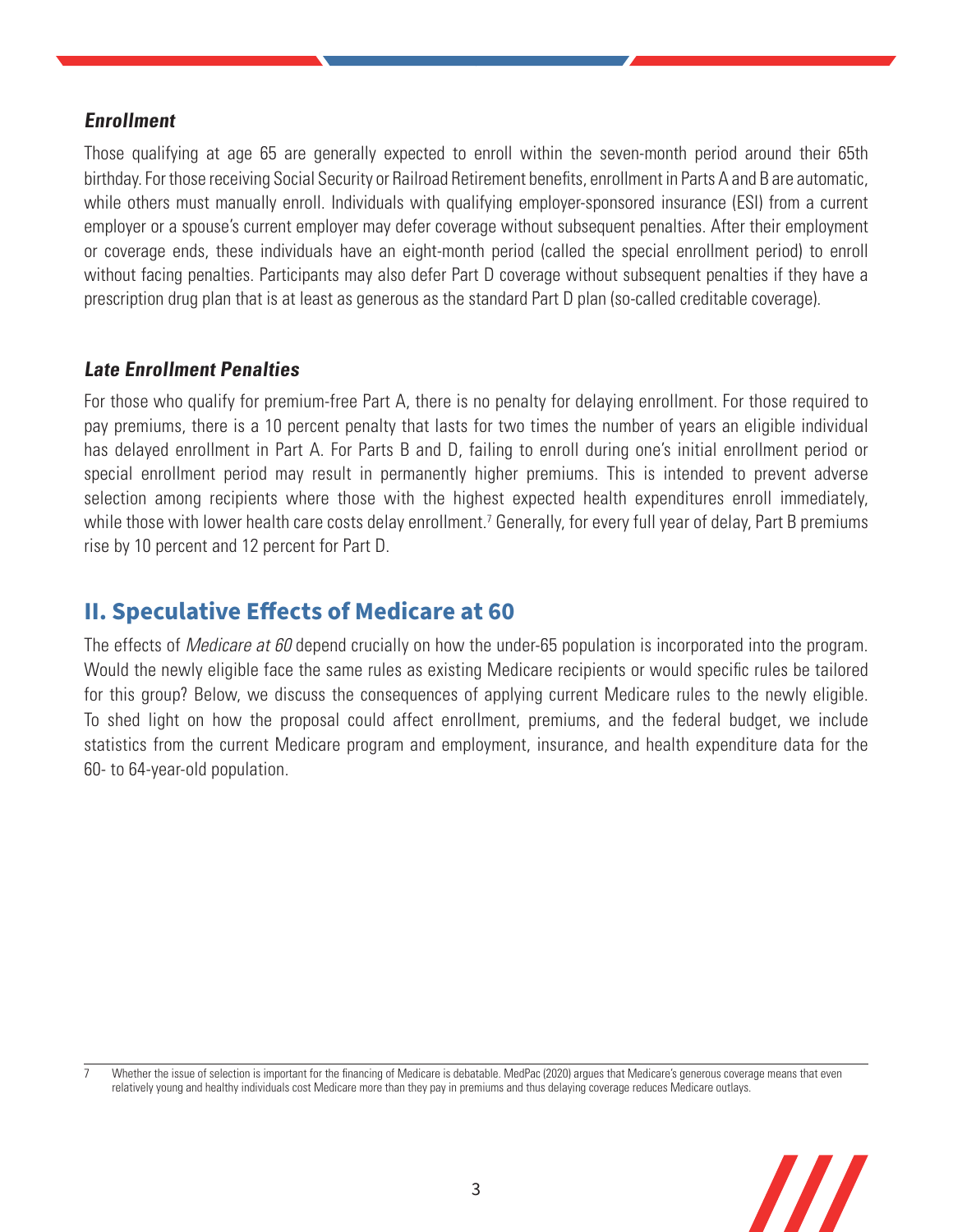### **Enrollment Requirements**

In 2018, there were 18.2 million 60- to 64-year-olds without current Medicare coverage.<sup>8</sup> We call this group the *Medicare at 60* population. Table 1 breaks down their insurance status.

| Table 1. Insurance status of 60- to 64-year-olds not enrolled in Medicare (millions) |      |
|--------------------------------------------------------------------------------------|------|
| <b>Government programs</b>                                                           |      |
| Medicaid                                                                             | 1.6  |
| <b>ACA Exchanges</b>                                                                 | 1.5  |
| CHAMPUS/TRICARE                                                                      | 0.3  |
| Other                                                                                | 0.1  |
| <b>Other private sources</b>                                                         |      |
| Former employer coverage                                                             | 4.0  |
| Off-Exchange individual coverage                                                     | 0.5  |
| Other private plans                                                                  | 0.3  |
| <b>Uninsured</b>                                                                     | 1.2  |
| <b>Total excluding current employer coverage</b>                                     | 9.5  |
| <b>Current employer coverage</b>                                                     |      |
| Employer with fewer than 20 employees                                                | 2.0  |
| Employer with 20 or more employees                                                   | 6.7  |
| <b>Total</b>                                                                         | 18.2 |

Notes: Data are from MEPS-HC (2020), corresponding to 2018 insurance status. Respondents could have reported more than one insurance status. We assign all individuals who reported ESI coverage as ESI recipients whether or not they reported an additional insurance type. Numbers may not sum to totals due to rounding.

Nearly 9.5 million have no ESI coverage from a current employer. They would be required to enroll or face subsequent late-enrollment penalties. This includes 1.2 million individuals that did not report any insurance in 2018 and 3.5 million that reported coverage from a government program (including the ACA's Marketplace Exchanges). In addition, there are 4 million who receive insurance coverage through a former employer or union. For this cohort, much of the benefit of this proposal could prove illusory; instead, the real beneficiaries would be the retirement health care plans who would no longer serve as the primary payer. Of course, not all would enroll even under the threat of late-enrollment penalties; some may not be eligible and others may choose to defer coverage. Nevertheless, current Medicare take-up rates among seniors suggest the vast majority of this group would choose to enroll. In 2018, 97.9 percent of the 66- to 70-year-old population without coverage from a current employer were enrolled in Medicare for the entire year.<sup>9</sup> If the under-65 population behaved similarly, we estimate that 9.3 million of the 9.5 million would choose to enroll.<sup>10</sup>

<sup>10</sup> Those enrolled in the ACA exchanges would likely have lower enrollment than estimated here. Nevertheless, under current Medicare rules, this group would face



<sup>8</sup> The data are the authors' calculations from the Household Component of Medical Expenditure Panel Survey (MEPS-HC, 2020), corresponding to 2018 data. The MEPS-HC data likely overstate the share of workers with coverage from a current employer with fewer than 20 employees because the employer-size question asks respondents for the total number of employees working at their location rather than across the entire firm.

<sup>9</sup> We use age 66 rather 65 since many 65-year-olds were only Medicare-eligible for part of the survey year.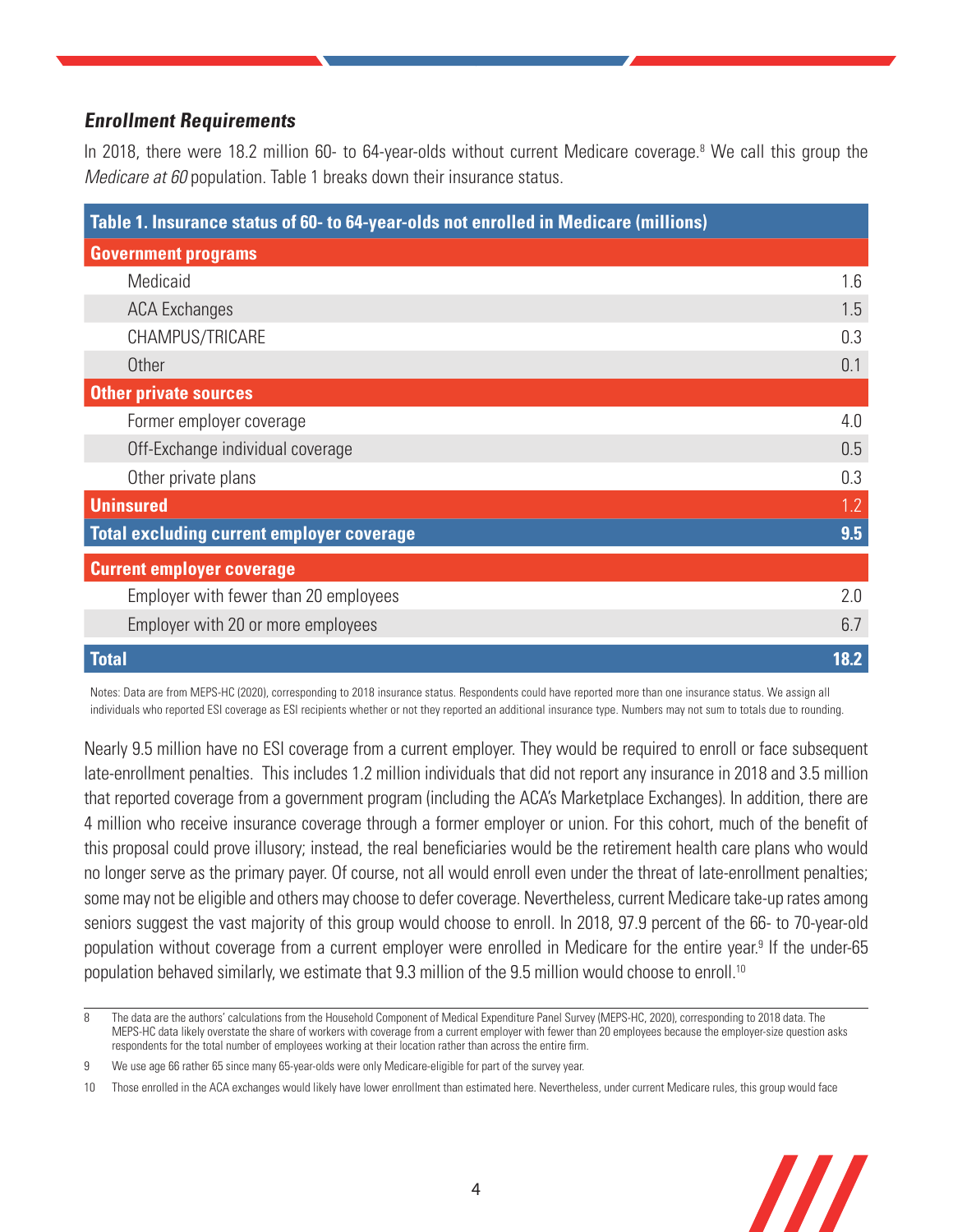In addition, if current recipients are any indication, most with current-employer coverage would also enroll in *Medicare at 60*. In 2018, 91.7 percent of 66- to 70-year-olds with coverage from a current employer with fewer than 20 employees participated in Medicare for the entire year. These employers may require employees to enroll in Medicare when eligible. Even among individuals with coverage from a current employer with 20 or more employees—where Medicare only acts as a secondary payer—85.4 percent of 66- to 70-year-olds reported Medicare enrollment for the entire year. If the under-65 population with current-employer coverage have similar take-up rates, the number of new Medicare enrollees would be substantial. Under this assumption, 7.6 million of the 8.7 million 60- to 64-year-olds with coverage from a current employer would choose to enroll in Medicare. This would be in addition to the 9.3 million reported above. Thus, as many as 16.9 million 60- to 64-year-olds may opt to enroll in *Medicare at 60.* If we exclude those with coverage from a current large employer, the enrollment could be as much as 11.1 million.

Not all in this group would choose to enroll in all parts of Medicare. While participation in Part A is nearly universal among those eligible for premium-free Part A, the required premiums in Parts B and D reduce take-up rates. This is particularly true for those with coverage from a current employer who do not face late-enrollment penalties. In 2018, 36 percent of Medicare recipients aged 66 to 70 with coverage from a current employer reported enrollment in Part B. Likewise, 24 percent reported Medicare Part D coverage.<sup>11</sup> Among those without current employer coverage, 94 percent reported Part B coverage and 78 percent reported Part D coverage. Table 2 reports enrollment by part if the *Medicare at 60* population has the same enrollment take-up rates.

| Table 2. Prospective enrollment in <i>Medicare at 60</i> by Medicare part (millions) |        |        |               |  |
|--------------------------------------------------------------------------------------|--------|--------|---------------|--|
|                                                                                      | Part A | Part B | <b>Part D</b> |  |
| 2018 Medicare enrollment:                                                            | 59.6   | 54.7   | 44.2          |  |
| Potential enrollment from <i>Medicare at 60</i>                                      | 16.9   | 114    | 9.0           |  |
| Covered by current employer with 20 or more employees                                | 5.8    | 21     | 1.4           |  |
| All other groups                                                                     | 11 1   | 94     | 7.6           |  |

Notes: Medicare enrollment data from CMS (2021). Potential enrollment is authors' calculation derived from MEPS-HC (2020), corresponding to 2018 insurance data. Current enrollment by part includes those covered under Medicare Advantage. Numbers may not sum to totals due to rounding.

The participation estimates in table 2 likely overstate the number of new participants under *Medicare at 60*. MedPac (2020) reports that despite the threat of late-enrollment penalties, an increasing number of individuals are delaying Medicare enrollment. One suggested reason for this trend is that more eligible individuals are delaying Social Security retirement benefits and are thus not automatically enrolled in Medicare at age 65. Requiring even younger groups to enroll could significantly exacerbate this problem because the majority of the newly eligible population are not currently receiving Social Security retirement benefits. Nevertheless, even if the take-up rate is three-quarters of what we project here, Medicare enrollment would rise by over 12 million.

<sup>11</sup> We use MEPS-HC (2020) data for determining enrollment by part. Enrollment differences by employer size were not statistically significant for Parts B or D. We assume all recipients reporting Medicare will be enrolled in Part A as only 0.6 percent of Medicare enrollees did not participate in Part A in 2018 (typically those not eligible for premium-free Part A).



late-enrollment penalties if they chose to delay Medicare coverage.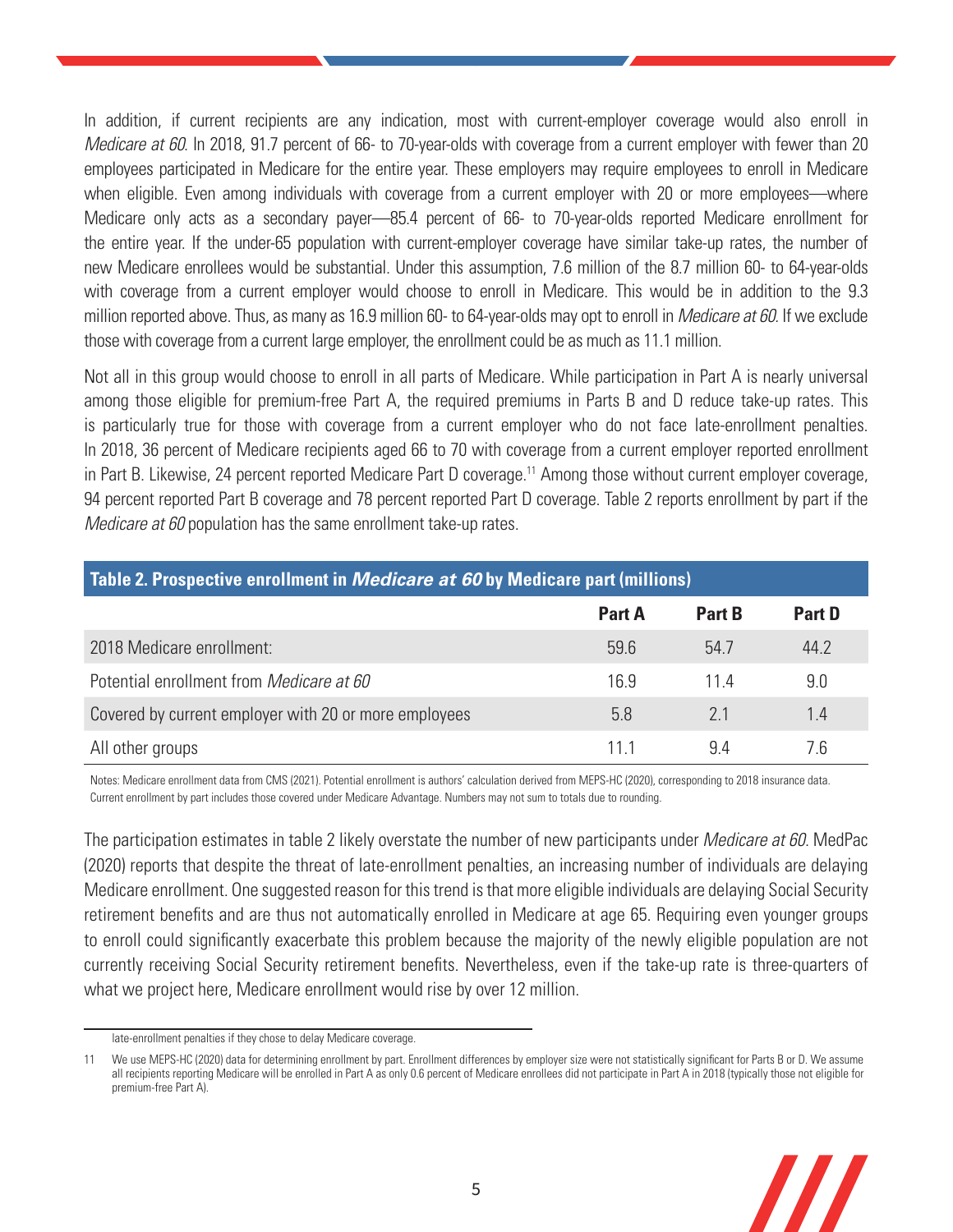# **Health Expenditures of the Medicare at 60 Population**

Table 3 presents mean health expenditures for the *Medicare at 60* population. We exclude those with coverage from current large employers (20 or more employees) because Medicare would act as the secondary payer in those cases. The data are from the Household Component of the Medical Expenditure Panel Survey (MEPS-HC, 2020), which correspond to 2018 expenditure data. We maintain the original MEPS-HC spending categories, but pool them by the part of Medicare the expenditure is most likely to be incurred.

# **Table 3:** *Medicaid at 60* **population spending (2018)**

| <b>MEPS-HC</b><br>expenditure category  | <b>Mean spending</b><br>of Medicare<br>at 60 pop | Share paid by<br><b>Medicare for 66 to 70</b> | <b>Estimated mean</b><br><b>Medicare spending of</b><br>Medicare at 60 pop |  |  |  |
|-----------------------------------------|--------------------------------------------------|-----------------------------------------------|----------------------------------------------------------------------------|--|--|--|
| <b>Part A expenses</b>                  |                                                  |                                               |                                                                            |  |  |  |
| Inpatient care                          | \$2,300                                          | 78%                                           | \$1,800                                                                    |  |  |  |
| <b>Part B expenses</b>                  |                                                  |                                               |                                                                            |  |  |  |
| Office visits                           | \$2,600                                          | 61%                                           | \$1,600                                                                    |  |  |  |
| Outpatient care                         | \$900                                            | 67%                                           | \$600                                                                      |  |  |  |
| Emergency room care                     | \$300                                            | 74%                                           | \$200                                                                      |  |  |  |
| Home health care<br>(Agency-Sponsored)  | \$200                                            | 63%                                           | \$100                                                                      |  |  |  |
| Other medical supplies<br>and equipment | \$200                                            | 43%                                           | \$100                                                                      |  |  |  |
| <b>Total Part B</b>                     | \$4,100                                          |                                               | \$2,600                                                                    |  |  |  |
| <b>Part D expenses</b>                  |                                                  |                                               |                                                                            |  |  |  |
| Prescription drugs                      | \$2,000                                          | 69%                                           | \$1,400                                                                    |  |  |  |
| <b>Total expenses</b>                   |                                                  |                                               |                                                                            |  |  |  |
| <b>Total</b>                            | \$8,400                                          |                                               | \$5,700                                                                    |  |  |  |

Note: Data are from MEPS-HC (2020), corresponding to 2018 health expenditure data. Medicare share of spending excludes spending by those with ESI coverage from a current employer with 20 or more employees, as Medicare acts a secondary payer for this group. MEPS reports a small share of dental care, vision care, and independent home health care expenditures are also paid by Medicare, but we have excluded them from the estimates as they are generally not covered. Numbers may not sum to totals due to rounding.

Inpatient health expenditures, which we count under Part A, were \$2,300 for the *Medicare at 60* population. This is likely an understatement of total Part A expenses as MEPS-HC expenditure data do not generally

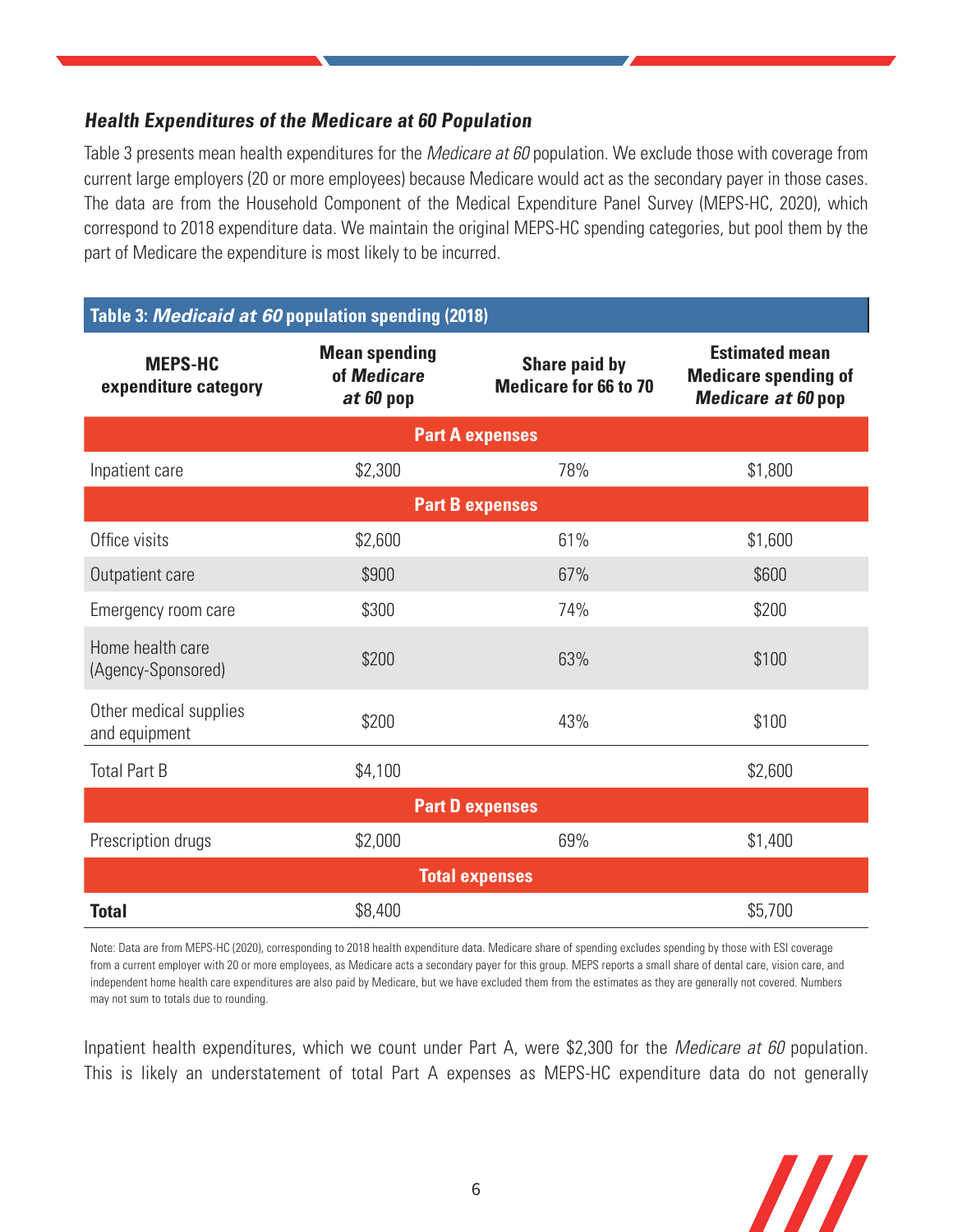capture spending in institutional settings such as extended stays in skilled nursing facilities.12 Such expenses, however, are expected to be far lower for the *Medicare at 60* population than older recipients. Expenditures that would be paid for by Part B include office visits, outpatient care, emergency room care, medical supplies and equipment, and home health service.<sup>13</sup> Average spending on Part B categories totaled \$4,100. Prescription drug expenditures for the *Medicare at 60* population averaged \$2,000.

Medicare does not cover 100 percent of health expenditures. Each part of Medicare has particular coinsurance requirements that reduce the program's outlays, and individuals may pay out of pocket for additional care. Column 2 in table 2 shows the reported share of each expenditure category covered by Medicare 66- to 70-year-olds. In column 3, we apply the estimated shares to the estimated mean expenditures in column 1. Thus, if 60- to 64-year-olds behave similarly to the Medicare age 66 to 70 population, total Medicare expenditures would average \$5,700 per new enrollee. Part A expenditures would be \$1,800 per enrollee; Part B expenditures, \$2,600; and Part D expenditures, \$1,400.

 $\iota\iota$ 

Many in this group could be worse off under the expansion as their new premiums could exceed any additional benefit Medicare offers beyond their existing retiree health care plan.

Importantly, these estimates reflect current health expenditures. These expenditures,

however, would change after recipients enroll in Medicare. Expenditures might fall since Medicare reimbursement rates for providers and hospitals are lower than those paid by private insurers. Shatto (2018) finds Medicare payments for inpatient hospital services are 62 percent of private insurer rates while physician services are reimbursed at 75 percent. Offsetting the effect of lower reimbursement rates are potential increases in medical utilization. Card, Dobkin, and Maestas (2008) find that Medicare enrollment causes "a sharp increase in the use of health care services," including a notable increase in hospital admissions at age 65. Importantly, the effects appear to be permanent and not caused by recipients choosing to delay care until they reach 65.

#### **Premiums**

If the newly eligible were incorporated into the existing system, they would pay the same premiums as current Medicare recipients.14 Among the newly eligible, a substantial portion would be subject to income-related premiums. In 2018, single filers with adjusted gross incomes (AGI) above \$85,000 and married filers with AGIs about \$170,000 faced income-related premiums. Table 4 shows the share of *Medicare at 60* population with family incomes above these levels.

<sup>14</sup> Since premiums for Parts B and D are intended to cover approximately 25 percent of expenditures, introducing this relatively healthier cohort to Medicare could slightly reduce standard premiums. The effects, however, would be relatively small since likely participation (excluding those coverage by current large employers) represents a small share—18.6 percent—of the Part B population. If the new enrollee part B expenditures were 20 percent lower than current recipients, premiums would fall by 3.1 percent.



<sup>12</sup> For more details on how MEPS-HC likely underestimates spending see Bernard, Selden, and Pylypchuck (2015).

<sup>13</sup> About one third of home health services should be attributed to Part A. In 2019, Medicare spent \$17.9 billion in home health services with \$11.2 billion paid by Part B and \$6.7 billion by Part A (See table MDCR SUMMARY AB6 in CMS, 2021). Nevertheless, given that home health care spending accounts for only 1.8 percent of total spending we do not divide between Parts A and B.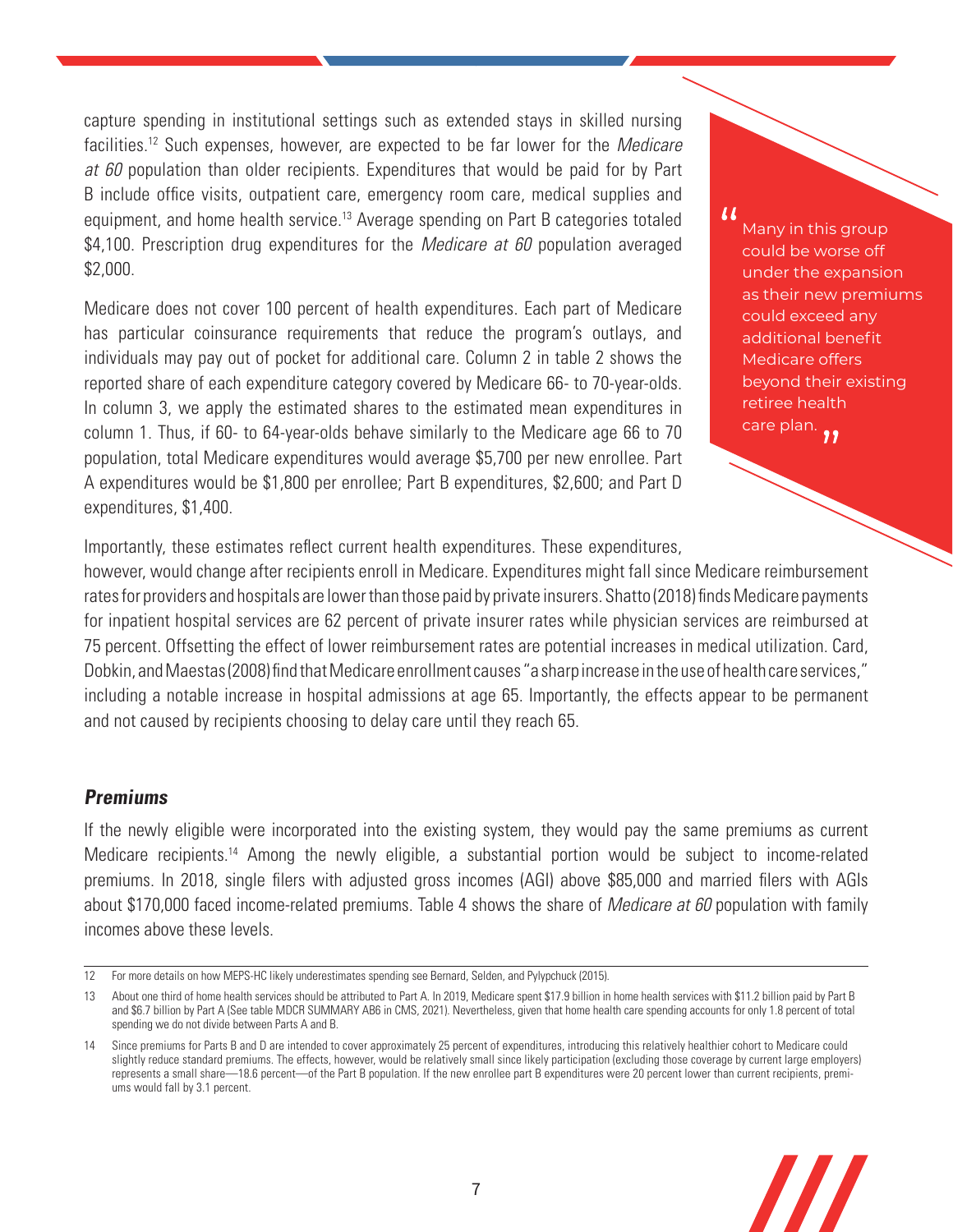| <b>Current insurance status</b>  | <b>Total (millions)</b> | <b>Share subject to</b><br>income-related premiums |  |
|----------------------------------|-------------------------|----------------------------------------------------|--|
| Uninsured/government health care | 4.7                     | 3.8%                                               |  |
| Coverage from current employer   | 8.7                     | 24.0%                                              |  |
| Former ESI coverage              | 4.0                     | 16.0%                                              |  |
| <b>Others</b>                    | 0.7                     | 33.0%                                              |  |
| Total                            | 18.2                    | 17.4%                                              |  |

#### **Table 4.** *Medicare at 60* **population subject to income-related Part B premiums**

Notes: Data are from MEPS-HC (2020), corresponding to 2018 income and insurance data. Numbers may not sum to totals due to rounding.

Overall, 17.4 percent of the *Medicare at 60* population would be subject to the incomerelated premiums. This is far higher than current Medicare recipients where only 7.5 percent are subject to the higher premiums. Among those subject to income-related premiums would include 16 percent of those who have coverage through a previous employer's plan. Many in this group could be worse off under the expansion as their new premiums could exceed any additional benefit Medicare offers beyond their existing retiree health care plan.

Finally, an additional policy question related to premiums is their subsequent growth rate. Part B premiums are subject to a hold-harmless provision that prevents annual premiums from rising by more than a recipient's Social Security cost of living adjustment. Since the newly eligible are largely not enrolled in the Social Security program, however, they would not be subject to the hold-harmless provision and could see their annual premiums rise considerably.

#### **Effects on Medicaid and Other Federal Programs**

State Medicaid programs provide premium support for low-income individuals (who are called dual eligibles). In 2019, 20.7 percent of Part B recipients—11.6 million people—received Medicaid assistance. Low-income individuals among the *Medicare at 60* population may find that Part B is too costly without these subsidies. Medicaid eligibility, however, is typically far more stringent for nondisabled adults without dependents than it is for those 65 and older. As such, some of the *Medicare at 60* population may not qualify for Medicaid assistance under current state rules. Congress would need to encourage states to alter their Medicaid program rules to ensure the newly eligible qualified for subsidies. The incentives in

8

 $\iota\iota$ Medicare at 60 may also encourage workers to retire earlier...The decision to retire earlier would affect the federal budget, reducing income and payroll tax revenue and potentially increasing Social Security outlays if retirees decide to collect benefits sooner.  $, ,$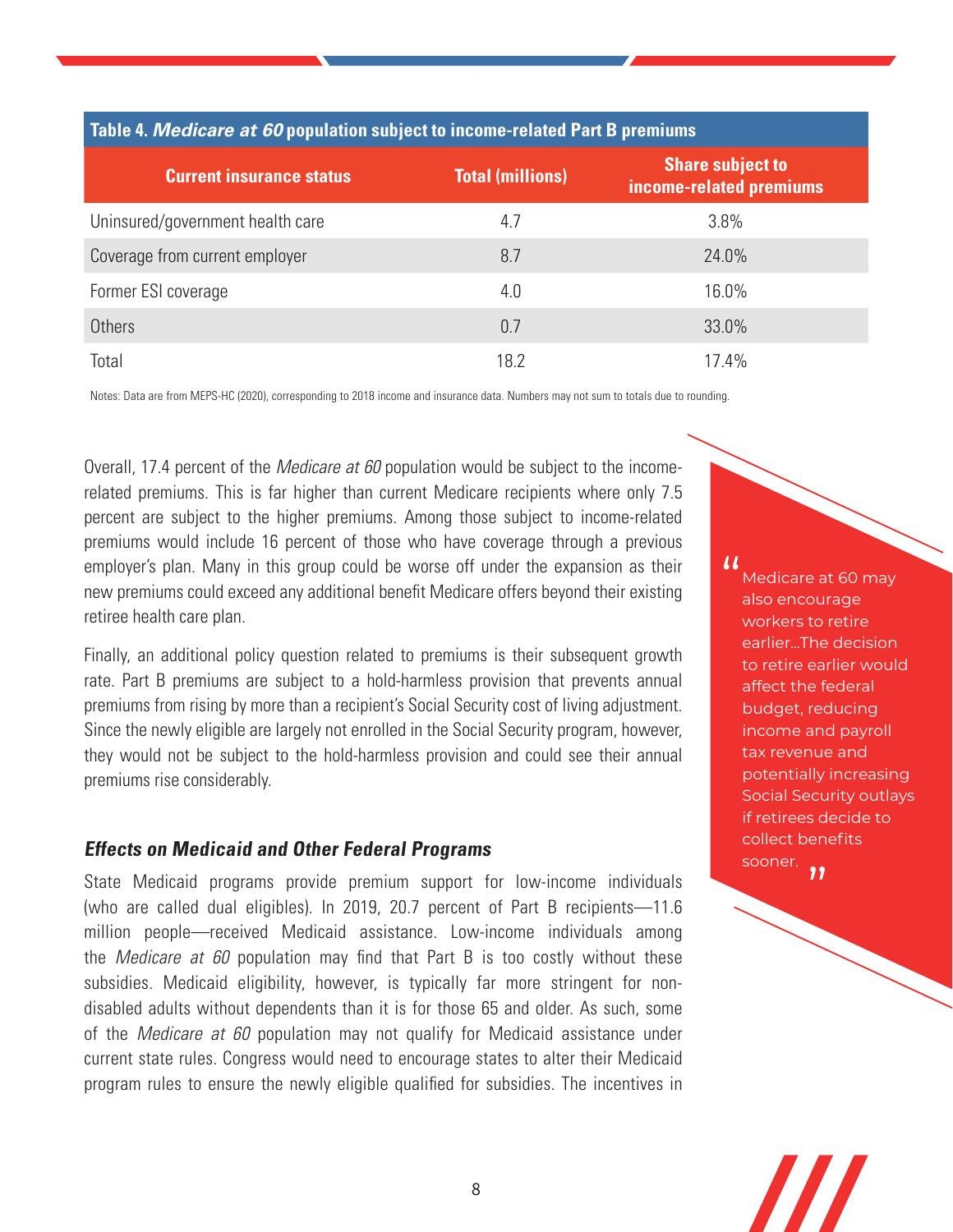the Affordable Care Act's (ACA) Medicaid expansion serves as a potential template. In the case of the ACA, the federal government agreed to cover 100 percent of expenses for those eligible for Medicaid under the ACA for the first three years before eventually falling to 90 percent permanently. These changes to Medicaid would further increase the federal cost of the expansion, while offering some potential cost savings to states.

Similarly, Part D offers low-income subsidies for those who are unable to afford Part D premiums. In 2018, 11.6 million qualified for Part D's low-income subsidies, or about 25.2 percent of Part D recipients. States also pay capitated "clawback" payments to the federal government for each Medicaid enrollee eligible for Medicare, suggesting that increasing the eligible Medicare population may put further strain on state budgets.

The increase in federal and state spending on the *Medicare at 60* population would be somewhat offset by spending reductions for those currently receiving subsidies from other government health care programs. This includes current participants of Medicaid, the ACA's premium subsidies, and the civilian and military retirement health care programs. The magnitude of these savings, however, would be relatively small. As shown in table 1, only 19.5 percent of the *Medicare at 60* population are currently enrolled in a government health care program.

*Medicare at 60* may also encourage workers to retire earlier. Madrian and Beaulieu (1998) find that Medicare eligibility encourages those who are eligible to retire sooner. The decision to retire earlier would affect the federal budget, reducing income and payroll tax revenue and potentially increasing Social Security outlays if retirees decide to collect benefits sooner. The latter effect would represent a shift—not necessarily an increase—in Social Security spending since early enrollment in Social Security permanently reduces a retiree's benefits.

# **Effect on the HI Trust Funds**

Without additional revenue sources or general fund financing, lowering the eligibility age would hasten the depletion of the HI Trust Fund. Estimating the effects on the HI Trust Fund from the expansion is beyond the scope of this brief. Nevertheless, it is worthwhile to note that relatively small increases in HI expenditures would have significant effects on the Trust Fund. Currently, CBO projects the Trust Fund to be depleted by 2026. By the end of FY2024, The Trust Fund's balance is projected at \$75 billion.15 Thus, if *Medicare at 60* were implemented in 2022, the HI Trust Fund could be depleted by 2024 if *Medicare at 60 HI* spending is \$25 billion per year or slightly less after accounting for the associated declines in HI Trust Fund interest income.

# **III. Summary and Future Research**

This brief has outlined several policy dimensions that would be affected by lowering Medicare's eligibility age. While the data presented are preliminary, they show that the

15 See CBO (February 2021) for current Trust Fund projections.

 $\iota\iota$ Thus, if Medicare at 60 were implemented in 2022, the HI Trust Fund could be depleted by 2024 if Medicare at 60 HI spending is \$25 billion per year or slightly less after accounting for the associated declines in HI Trust Fund interest income.,,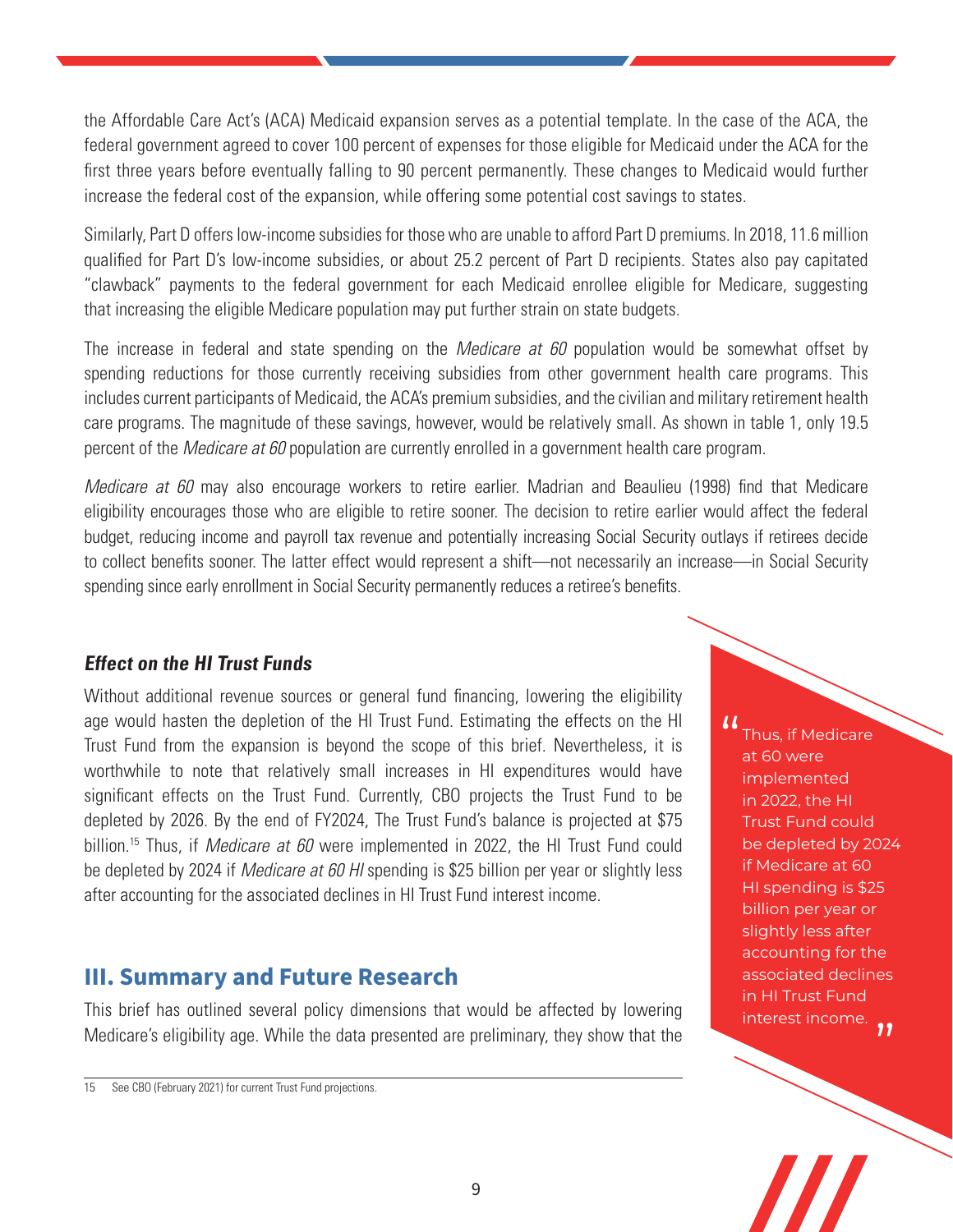effects of expansion would be substantial. Depending on how the expansion is financed, it could also hasten the insolvency date of the HI Trust Fund.

More work is needed to determine the budget effects of *Medicare at 60*. This requires modeling complicated enrollment decisions that account for interactions with current coverage options such as ESI, retiree health care, and government assistance plans. The estimates must also account for expected changes in utilization and Medicare-level reimbursement rates for providers and hospitals. In addition, while we have focused on the potential effects on the traditional Medicare program, the budget effects related to Medicare Advantage plans and supplemental plans should also be modeled.

Further research is also needed to study alternative program rules for the under-65 population that would be needed to mitigate issues from a straightforward expansion. As noted throughout this brief, applying existing Medicare program rules to the newly eligible could create awkward consequences. From the enrollment process to hold-harmless provisions, Medicare's program rules were implicitly designed under the assumption that newly eligible Medicare recipients would be enrolled in Social Security. This would no longer be true if individuals were required to enroll at age 60. The expansion then could unwittingly lead to millions of individuals facing permanent late-enrollment penalties. These could be avoided by making *Medicare at 60* optional (i.e. delaying enrollment until 65 would not trigger late-enrollment penalties), but that would increase adverse selection among the newly eligible and negatively affect the risk pool.

Similarly, more attention is needed regarding how other federal health care programs and rules would be affected or need to be altered in light of *Medicare at 60.* For example, reflecting the role of Medicare in senior health care, health savings account plans have vastly different rules for those below and above age 65. Eligibility requirements for ACA premium tax credits for the *Medicare at 60* population may also need to be adjusted.

Finally, the effect Medicare has on ESI coverage and retiree health care plans would also become a far larger issue, as a significantly greater share of 60-year-olds are in the work force than 65-year-olds. Strengthening policies that discourage firms from shifting older workers onto Medicare may prove important for limiting costs and avoiding a disruption of existing health benefit arrangements.

 $\boldsymbol{\mu}$ While the data presented are preliminary, they show that the effects of expansion would be substantial. Depending on how the expansion is financed, it could also hasten the insolvency date of the HI Trust Fund.

> As noted throughout this brief, applying existing Medicare program rules to the newly eligible could create awkward consequences.,,